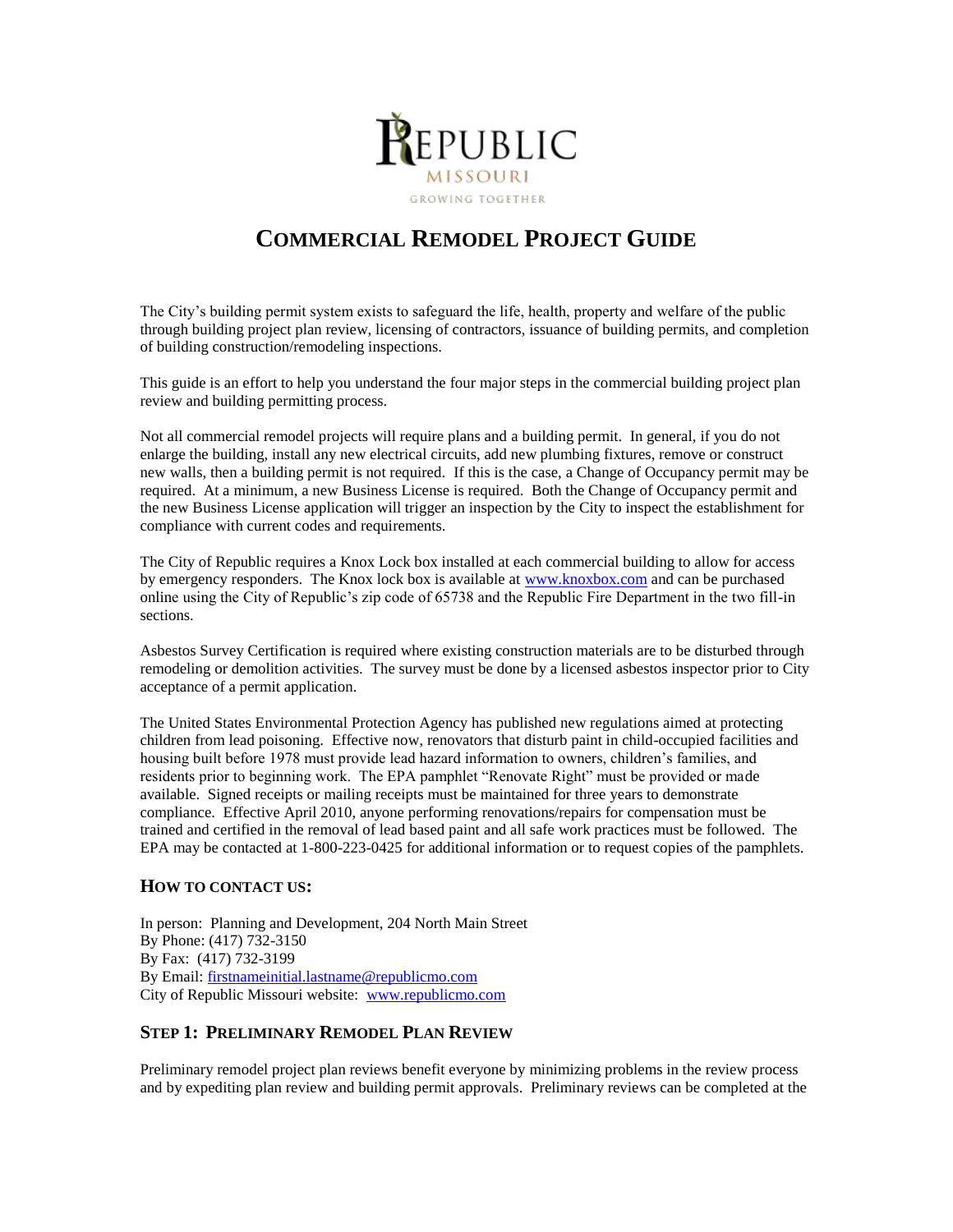Planning and Development office with conceptual or preliminary drawings, or through an on-site inspection at the proposed project location.

# **STEP 1A: SCHEDULING OF A PRELIMINARY REMODEL PLAN REVIEW**

- 1) There is no charge to the applicant, unless an on-site preliminary project review is conducted.
- 2) Preliminary reviews must be scheduled. Please contact the Planning and Development office at the contact information above. Note: If you have a disability that may require special assistance, please indicate such so that appropriate arrangements can be made.
- 3) Preliminary remodel project reviews will generally be scheduled between the hours of 9- 11AM and 2-4 PM during the business week.
- 4) At a minimum, conceptual plans and/or drawings are required. Planning and Development will keep one copy for future reference.
- 5) Any or all of the following people may attend the review:
	- a. Owner or owner's representative(s)
	- b. Contractor
	- c. Architect
	- d. Plans Examiner assigned to the project
	- e. Fire Prevention staff
	- f. Relevant personnel from other departments

## **STEP 1B: PRELIMINARY ON-SITE REVIEWS**

- 1) When plans are not available for the existing building, an on-site review can be performed.
- 2) An hourly fee may be charged for all on-site preliminary reviews.

# **STEP 2: PROJECT PLAN SUBMITTAL**

Plan submittal is a crucial step in the plan review process. Good plans with complete information help to expedite the plan review process by avoiding delays caused by lack of required information.

#### **A) WHEN IS AN ARCHITECT OR ENGINEER REQUIRED?**

Missouri law requires that virtually all project plans and drawings be sealed by a design professional licensed in the State of Missouri. In most instances, architects and engineers will not be allowed to seal drawings outside of their professional discipline.

## **B) COMMERCIAL REMODEL CHECKLIST**

The form provides a general checklist for the review process and is attached at the end of this document. A completed checklist is required with all project plans submitted for review.

#### **C) PROJECT VALUATION AND BUILDING PERMIT FEES**

The building permit fee shall be based on the most current Building Valuation Data table, as provided by the International Code Council, using a City of Republic multiplier. There may be additional fees assessed if the project requires engineering or architect review or if new plumbing fixtures are added.

#### **D) PLANS**

Five (5) sets of construction plans will be required to be submitted for review. Six (6) sets of construction plans will be required to be submitted for review if engineering review is required. This will allow for one set to be approved and issued by the City for construction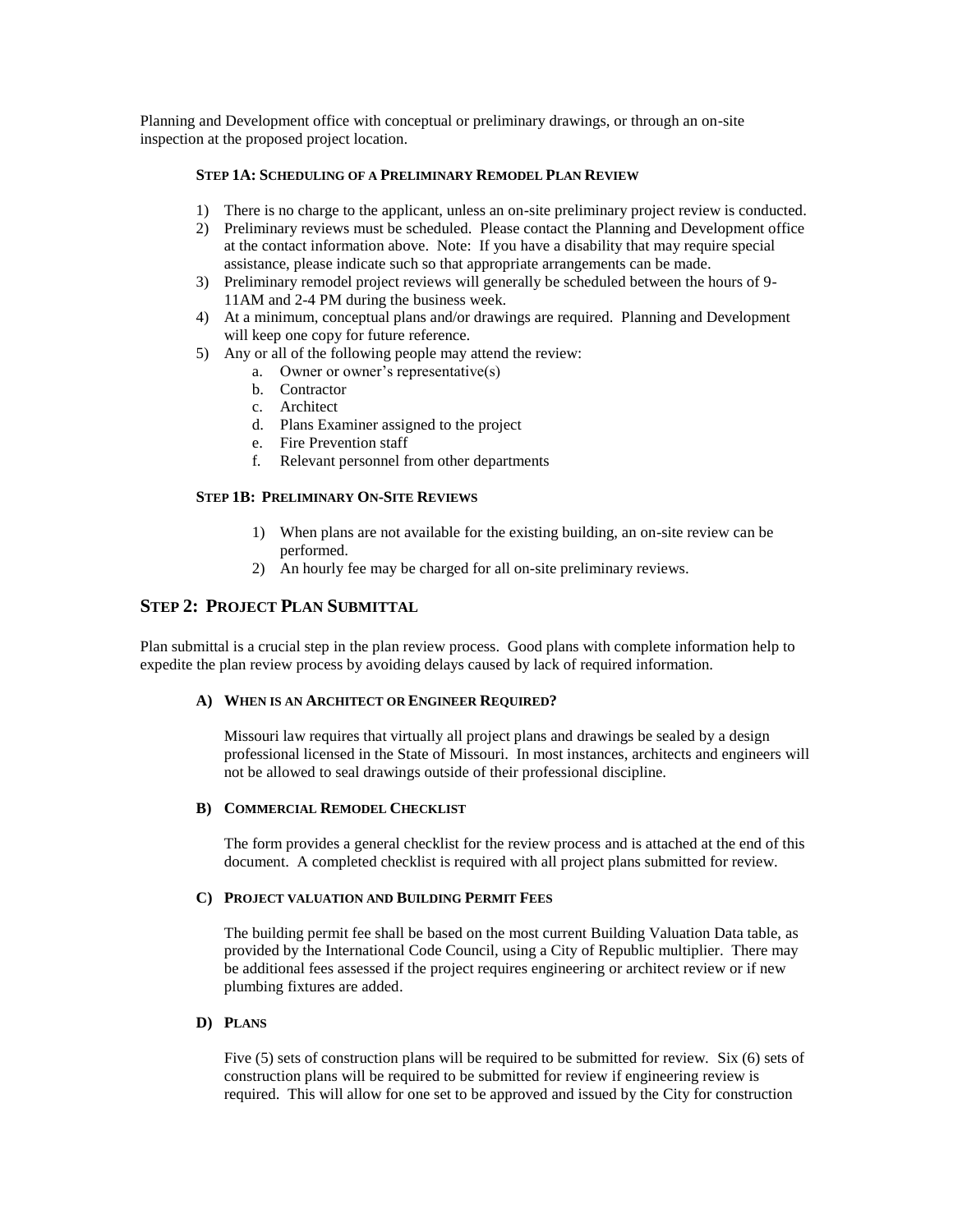along with the building permit. Of the five submitted sets, two sets are required to be "wet sealed" with an original seal and signature.

Plans and specifications shall be of sufficient clarity to indicate the location, nature and extent of the work proposed and to show in sufficient detail that all work will conform to the adopted City codes.

# **STEP 3: PROJECT AND PLAN REVIEW**

The Planning and Development Department has primary responsibility for coordinating the project review process. The Planning and Development Department will review all project plans for code compliance. All of the project plans will be reviewed by a private consultant hired by the City of Republic, and such costs will be charged to the applicant.

## **A) THE PROJECT PLANS WILL BE REVIEWED FOR COMPLIANCE WITH THE FOLLOWING CODES:**

- 1) 2018 International Building Code
- 2) 2018 International Fire Code
- 3) 2018 International Plumbing Code
- 4) 2018 International Mechanical Code
- 5) 2017 National Electrical Code
- 6) ICC-ANSI-2009 Accessibility Requirements
- 7) Code of the City of Republic Missouri
- 8) City of Republic Zoning

#### **B) PROJECTED PROJECT REVIEW TIME:**

The time to review plans can vary greatly. Factors that will have a direct impact on the review time include completeness of drawings, the number of plans in Planning and Development for review, size of the remodel to be reviewed, type of work involved, etc. Planning and Development has established a ten (10) business day review period for each submittal.

#### **C) COMPLETION OF PLAN REVIEW:**

When the project plan review is complete, the plans will either be stamped approved and ready for a building permit, or will require changes prior to plan approval and permit issuance. When submitted plans require changes or revisions, the Planning and Development department will issue a Project Review Comment Letter, which will detail the required changes.

When the Project Review Comment Letter has been issued, the project is placed on hold, and no further work will be done until the requested revised information or drawings are received. Once revisions are received, a ten (10) business day review period will be initiated.

#### **D) PROJECT PLAN REVISIONS:**

All project plan revisions that are required by the Project Review Comment Letter to be made before issuance of a building permit must be submitted by the original project plan designers (architect and/or engineers of record). All comments in the Project Review Comment Letter shall be addressed either in the form of addendum(s) or revised drawings. When the revised plans are submitted for re-review, they will be reviewed within a ten (10) business days and a response letter will be forwarded to the applicant. The Planning and Development Department will review the submitted changes and plan revisions. If the changes and revisions are approved, the plans will then be released for issuance of a building permit.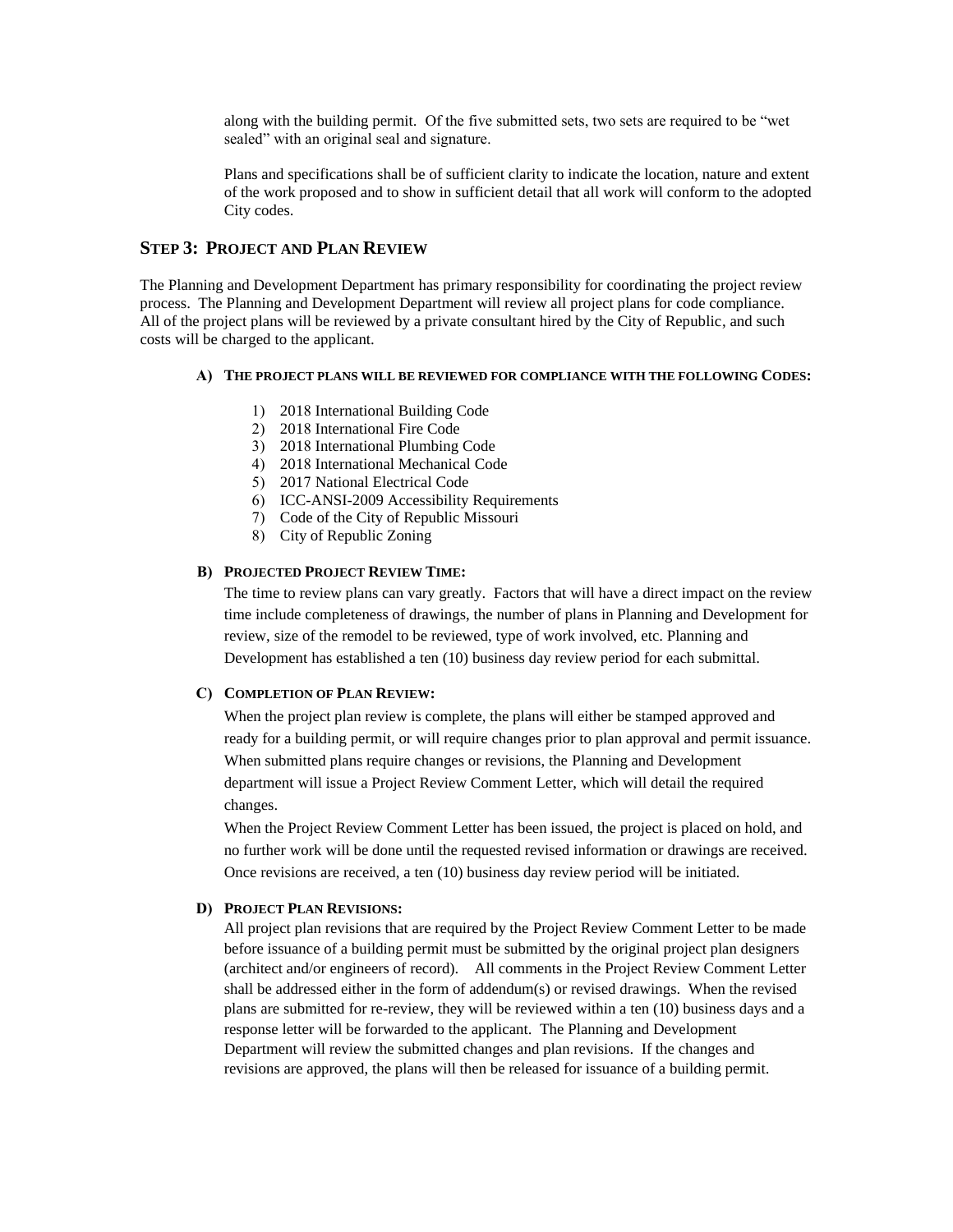## **E) CODE APPEALS**

All applicants for building permits have the right to an appeal. The City of Republic can have the appeal reviewed by an outside engineer or architect, with such fees being paid for by the applicant, to determine the suitability of alternate materials and methods of construction and to provide reasonable interpretations of the International Building Code. The City of Republic does not have the authority to waive any requirements of the Code.

## **F) EXPIRATION OF PROJECT PLAN REVIEW**

Plan reviews are only valid for 180 days from the day the initial plans were submitted. Three extensions of 90 days can be granted upon receipt of a written request. If the original plan submittal and review expires, a new plan review fee will be charged to initiate another or further plan review.

# **STEP FOUR: BUILDING PERMIT ISSUANCE**

## **A) APPROVED PLANS MADE READY FOR PERMIT:**

Planning and Development will notify the project owner, the project architect and/or contractor by phone or email when the plans have been approved and the permit is ready to be picked up.

#### **B) PICKING UP THE BUILDING PERMIT:**

Any person identified in item A above may obtain the project building permit, along with the stamped and approved set of drawings, at the Planning and Development office, after all required plan review and building permit fees have been paid.

#### **C) REVISION TO PROJECT PLANS AFTER PERMIT ISSUANCE:**

If during project construction, certain design or installation changes are made that affect existing wall configurations, structural elements, or mechanical, plumbing electrical and/or fire protection systems, revised project plans must be submitted to the Planning and Development Department for review and approval. If the original plans were sealed by a licensed architect and/or engineer, then the revised plans must also be sealed with the revised plan/drawing dated noted. Review fees may apply to the revised plans.